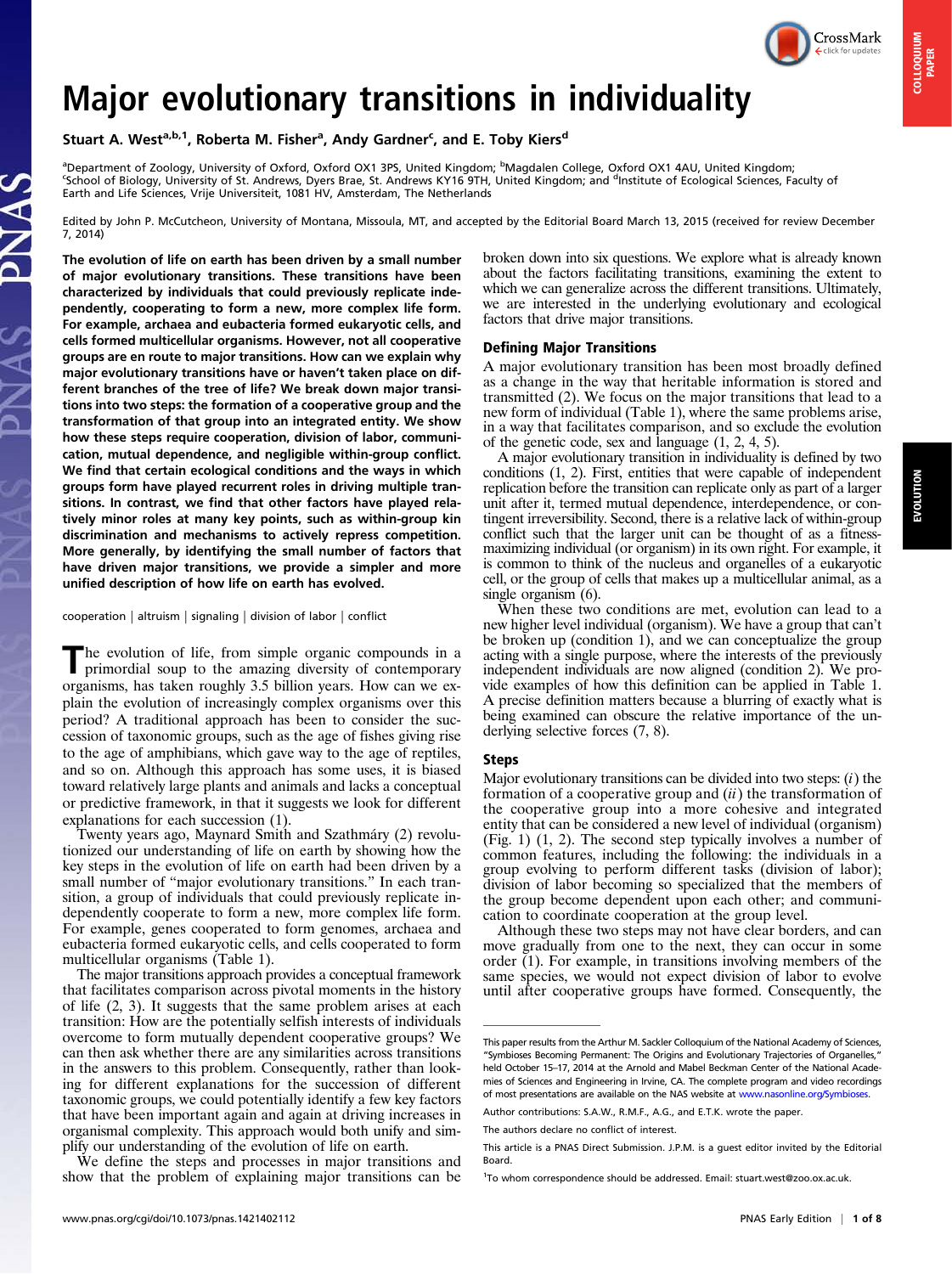#### Table 1. The major evolutionary transitions in individuality

Major transitions Not major transitions Not major transitions Not major transitions Not major transitions Not major transitions  $\mathbb{R}^n$ 

|                         |               |                                        |                                                                                                                                                                  |                                                               | Why not?              |                         |
|-------------------------|---------------|----------------------------------------|------------------------------------------------------------------------------------------------------------------------------------------------------------------|---------------------------------------------------------------|-----------------------|-------------------------|
| Transition              |               |                                        | Examples                                                                                                                                                         | Examples                                                      | Mutual<br>dependence? | Negligible<br>conflict? |
| Independent replicators | $\rightarrow$ | Populations of<br>replicators          | Genome                                                                                                                                                           |                                                               |                       |                         |
| Separate unicells       | $\rightarrow$ | Symbiotic unicell                      | Eukaryotic cell*, primary plastid<br>endosymbiosis*, Paulinella*<br>Secondary/tertiary plastid<br>endosymbiosis*                                                 |                                                               |                       |                         |
| Unicells                | $\rightarrow$ | Multicellular<br>organism              | Animals, plants, fungi, red<br>algae, brown algae                                                                                                                | Dictyostelid slime molds <sup>+</sup><br>Pseudomonas biofilms | No<br>No              | No<br>No                |
| Multicellular organisms | $\rightarrow$ | Eusocial society                       | Higher termites, leaf-cutter<br>ants, honeybee                                                                                                                   | Social aphids <sup>#</sup>                                    | No                    | Yes                     |
|                         |               |                                        |                                                                                                                                                                  | Melipona bees                                                 | Yes                   | No                      |
|                         |               |                                        |                                                                                                                                                                  | Cooperative vertebrates                                       | No                    | No                      |
|                         |               |                                        |                                                                                                                                                                  | <b>Humans</b>                                                 | No                    | No                      |
| Multicellular organisms |               | Obligate<br>interspecific<br>mutualism | Some obligate endosymbionts<br>(e.g., Buchnera in aphids*),<br>leaf-cutter ants and their fungi,<br>Paracatenula flatworms and their<br>chemoautrophic symbionts | Lequmes-Rhizobia <sup>s</sup>                                 | No                    | No                      |
|                         |               |                                        |                                                                                                                                                                  | Squid-Vibrio                                                  | No                    | No                      |
|                         |               |                                        |                                                                                                                                                                  | Gut microbiota                                                | No                    | No                      |

\*Highly integrated/obligate symbioses, where the hosts cannot survive without their symbionts, and there seems to be a relative lack of conflict, such that the symbionts can best increase their own fitness by helping their hosts reproduce (45).

† Facultatively multicellular species, which can remain in their unicellular state for many generations, without the need to form a multicellular fruiting body, which they do only under certain harsh conditions to increase dispersal success (no mutual dependence) (37). Sufficient conflict to select for noncooperative cheats, and within-group kin discrimination (68, 69).

‡ Facultatively eusocial species, where queens are still able to breed if the workers/soldiers are removed (no mutual dependence).

§Hosts are able to grow and replicate without these symbionts (no mutual dependence), and there is sufficient conflict to select for noncooperative cheats (69).

benefits of having different cell types in multicellular organisms may not provide an explanation for why multicellular groups initially formed. In contrast, with transitions between members of different species, individuals can be specialized to perform different tasks before the formation of cooperative groups, and group transformation involves specialization to help each other.

#### What Are the Big Questions?

We suggest six questions that are key to understanding the evolutionary and ecological drivers of major transitions:

- i) What conditions favor the formation of cooperative groups?
- $ii)$  What conditions maintain cooperation during group transformation?
- iii) What conditions favor division of labor?
- $iv)$  What conditions favor communication that coordinates cooperation at the group level?
- $\nu$ ) What conditions lead to negligible conflict within groups?
- vi) What conditions favor mutual dependence?

Question i concerns the first step in a major transition (the formation of a cooperative group) whereas the other five questions concern the second step in a major transition (the transformation of the cooperative group into a new level of individuality) (Fig. 1). We have divided these questions to identify specific research problems. Our division emphasizes that major transitions are not just about cooperation or extreme altruism (sterility); they are about an extreme form of cooperation, involving multiple traits, division of labor, mutual dependence, and a lack of conflict.

#### What Conditions Favor Cooperation?

The first step in a major transition is that individuals come together and form a cooperative group. Cooperation then needs to be maintained while group transformation takes place. We consider the factors that may favor the formation and maintenance of cooperative groups together because the same selective forces can be involved. A trait is cooperative if it provides a benefit to another individual and has evolved at least partially because of that benefit (8). The problem of cooperation is that, all else being equal, cooperators could be exploited and outcompeted by noncooperators (cheats), who gain the benefits from the cooperation of others, but avoid the cost of cooperating (9). The evolution of cooperation requires two conditions (1, 10–12). First, there is some ecological or efficiency benefit to cooperation. Second, there is some mechanism that leads to the benefits of cooperation being directed back to the cooperator and/or their relatives.

Ecological or Efficiency Benefits. The ecological benefits of cooperation have been well studied in many taxa. Cells form cooperative multicellular clumps to evade predators, make more efficient use of factors that are excreted from individual cells, and form fruiting bodies that aid dispersal (1, 13). Cooperation



Fig. 1. A major evolutionary transition involves two steps: first, the formation of a cooperative group; second, the transition to a new level of organism, with division of labor, interdependence, and coordination of the parts. Although the first step is well-understood, the second is not. We follow Bourke, except that he divides transitions into three steps, distinguishing between maintenance and transformation (1).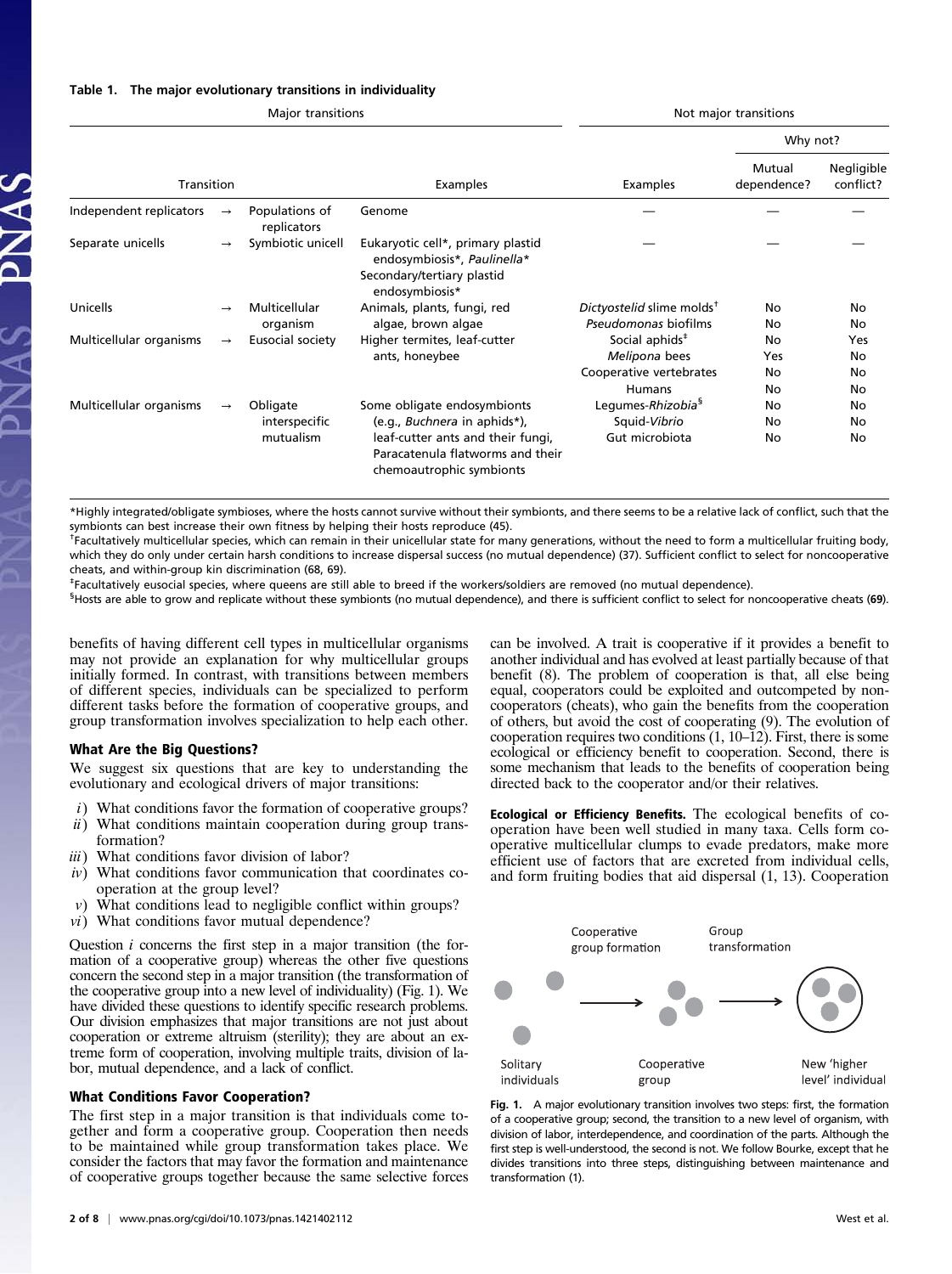

Fig. 2. The hypothetical level of cooperative helping in a symbiont plotted against the relatedness between the symbionts infecting a host. If the hosts sanction uncooperative symbionts, then a high level of cooperation is predicted, relatively independent of relatedness. If the hosts do not carry out sanctions, then the level of cooperation is predicted to depend strongly upon relatedness between symbionts (23).

between different species often involves a symbiont providing a service, such as a resource that allows their host to grow better (14–16). Cooperation is favored in eusocial species to care for young over an extended period where the parent may die, or to defend a valuable resource (17).

Mechanism to Direct Benefits Back (Within Species). Cooperation can be favored if the benefits go to relatives who carry the same genes for cooperation, termed kin selection (18). By helping a close relative reproduce, an individual is still passing on copies of its genes to the next generation, just indirectly. Kin selection is often encapsulated with Hamilton's rule (18), which predicts that altruistic cooperation will be favored when  $rB - C > 0$ , where C is the fitness cost to the altruist,  $B$  is the fitness benefit to the beneficiary, and  $r$  is their genetic relatedness. Hamilton's rule shows that altruism can be favored when the indirect benefits of helping relatives  $(rB)$  outweigh the direct costs  $(C)$ . There is a large empirical literature supporting the role of relatedness and showing how a high relatedness can arise either through limited dispersal, which keeps relatives together, or kin discrimination, where cooperation is preferentially directed toward relatives (1, 11).

Cooperation can be favored between nonrelatives in the same species if it provides a direct benefit to the cooperator: for example, when unrelated ants cooperate to increase their chance of founding a new colony (19). It can also occur via mechanisms, such as reciprocity, that reward cooperators or punish noncooperators (20). In these cases, the costs incurred by cooperating are outweighed by the benefits received in return, and so cooperation is mutually beneficial rather than altruistic.

Mechanism to Direct Benefits Back (Between Species). Cooperation between species also requires mechanisms that lead to the benefits of cooperation being directed back to the cooperator and/or their relatives (21). Broadly speaking, two mechanisms are likely to be important for producing this feedback. The first mechanism is if individuals tend to be associated in such a way that their fitness becomes entwined (partner-fidelity feedback) (12). For example, in a vertically transmitted clonal symbiont, then helping the host could increase the number of host offspring that the symbiont would be transmitted to. Relatedness among the symbionts matters because it determines who receives the benefits of helping the host, and thus whether cheats could exploit the cooperation (22) (Fig. 2). A high relatedness among vertically transmitted symbionts in a host is likely to be important with mitochondria, plastids, and endosymbionts such as Buchnera.

The second mechanism is if the host preferentially rewards more cooperative symbionts and/or punishes less cooperative symbionts (23). For example, legumes provide more resources to more cooperative rhizobia, and squid eliminate symbiotic bacteria that do not luminesce (24, 25). Such "sanctions" mechanisms can favor cooperation even when symbiont relatedness is low at the level of the host (Fig. 2).

# What Conditions Favor Division of Labor?

Organisms must perform a number of tasks to survive and reproduce. When will natural selection favor a division of labor, with different individuals performing different tasks? To illustrate this problem with a specific example, consider two tasks, A and B. We assume that investment into these two activities must be traded off against each other because time and energy spent on A cannot be spent on B. Division of labor will tend to be favored when the shape of the relationship between the proportion of resources allocated to each task and the fitness return are accelerating (Fig. 3) (2). The fitness return might be accelerating if a task becomes more efficient as more effort is put into it, or if tasks A and B don't mix well. In contrast, if the fitness returns on tasks are decelerating, then it can be more efficient to have all individuals perform some A and some B.

There are numerous examples of division of labor. In some volvocine algae, there is a division between large cells that reproduce and small cells who beat their flagella to keep the colony afloat (5). In some cyanobacteria, there is a division between cells that photosynthesize and cells that fix nitrogen into ammonia (heterocysts)—this division seems to be favored because nitrogenase, the enzyme that converts nitrogen gas to ammonia, is rapidly destroyed in the presence of oxygen (26). Symbioses by definition involve a division of labor, with partners providing different services for each other. In some cases, one partner will provide a service that the other partner cannot perform, such as the intracellular chemoautotrophic bacterial symbionts that provide nutrition for marine flatworms lacking a digestive tract (27). Hosts can sometimes harbor multiple symbionts, with different symbionts performing different tasks (28). Mitochondria



Fig. 3. The relationship between the proportion of resources invested into a trait (A) and the fitness return from that trait. We assume that a proportion of resources X is put intro trait A, and the remaining proportion  $1 - X$  into trait B.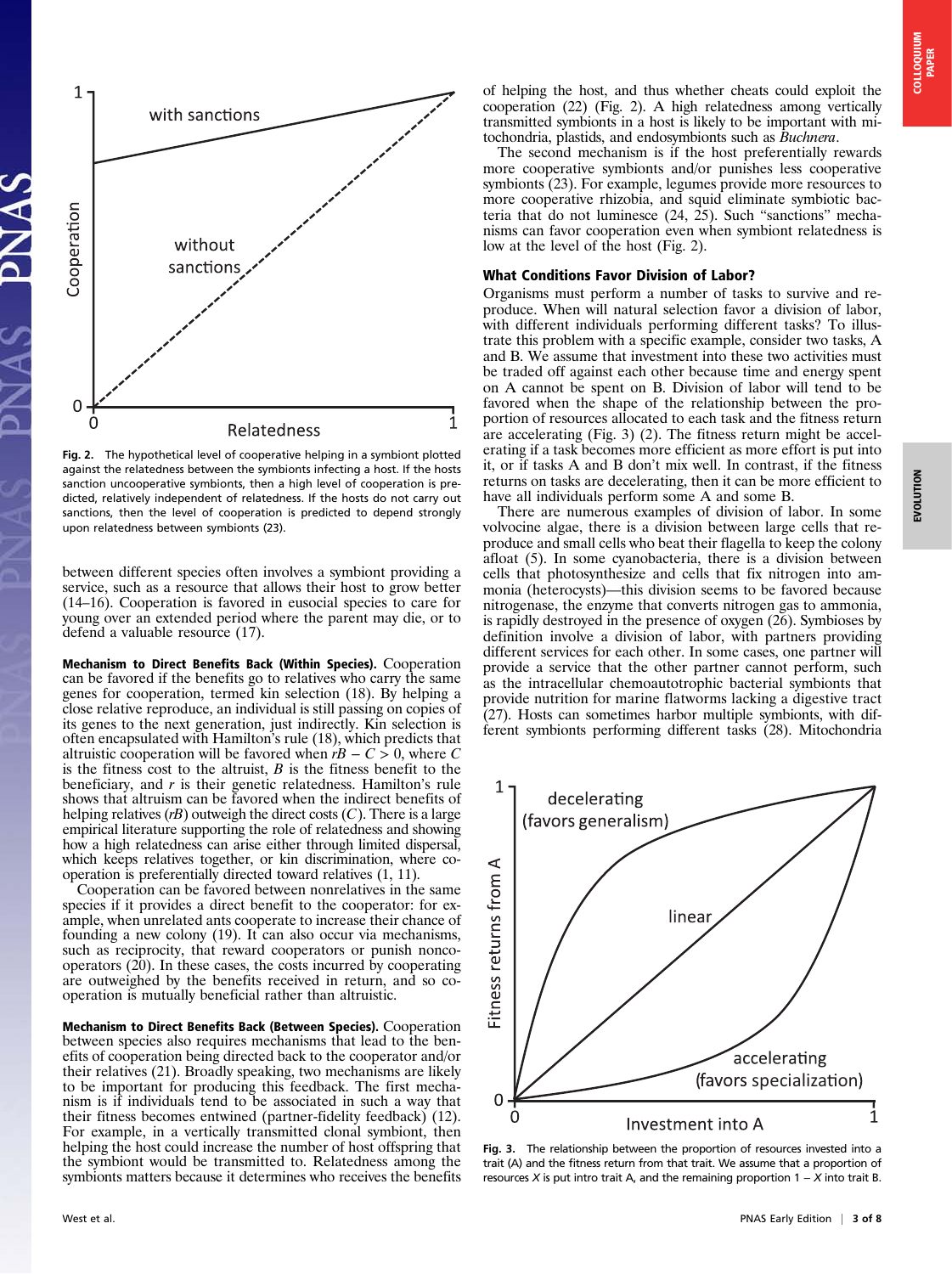and plastids provide clear examples of extreme specialization in transitions between species.

The general principle is that a division of labor will be favored when there are efficiency benefits to specialization (Fig. 3). There is a lack of research showing why division will be the favored in specific systems. Both theoretical models demonstrating how trade-offs between different traits can lead to benefits of specialization, and empirical studies measuring these trade-offs, are required to address this gap (29). Furthermore, our discussion has ignored many complexities. For example, how would factors such as within-group conflict, variation in relatedness, or different abilities to coordinate at the group level influence selection for division of labor?

## What Conditions Favor Communication That Coordinates Cooperation at the Group Level?

Communication can be key to all stages of a major transition, playing multiple roles in the formation and transformation of cooperative groups: for example, coordinating cooperation and the division of labor at the group level. However, communication systems are potentially exploitable by cheats who fail to respond to signals or who signal dishonestly (30). Individuals could ignore signals to cooperate or could signal in a way to make others cooperate more. What maintains the honesty of the communication systems that help drive major transitions?

Theory has shown that honest signaling requires either that signals can't be faked (indices), that signals are costly to fake (handicaps), and/or that the sender and receiver have a common interest (30). A common interest is particularly relevant in major transitions because the same conditions that favor cooperation can also favor honest communication—high relatedness or aligned reproductive interests. The importance of high relatedness in favoring honest signaling within cooperative groups has been demonstrated experimentally with quorum sensing (QS), the process whereby bacteria use small signal molecules to regulate the production of extracellular factors that aid growth, motility, and biofilm formation. QS is favored at high relatedness and disfavored at low relatedness (31). Common interest presumably explains a range of signals in cases where major transitions have been made, from the waggle dance of the honeybee to among cell coordination in animals. Comparative studies could examine how communication systems vary across species that differ in their degree of conflict.

Symbioses involve many forms of communication, including the acquisition of symbionts from the environment, to the coordination of tasks. Specific cases range from partnerships in which effective communication allows both partners to prosper, to cases in which signals produced from one partner are used to manipulate the other for selfish gain. With luminous bacteria and their squid hosts, there seems to be a mutual interest in coordinating rhythms such that bacterial luminescence peaks when hosts most need the camouflage provided by the bacteria. This coordination involves the host genes' being regulated by the light and molecules produced by the bacteria (32). In other cases, conflict among partners is higher, and signals may be used to manipulate others.

## What Conditions Lead to Negligible Conflict Within Groups?

Even when there are clear benefits to evolving cooperation, conflicts can still arise in cooperative groups. Evolutionary theory predicts that individuals are adapted to maximize their inclusive fitness, even if this maximization comes at a cost to other individuals or the group (18). Inclusive fitness is the sum of an individual's influence on its own reproductive success and that of related individuals. The question here is, as required for a major transition, what conditions are required for individuals maximizing their own inclusive fitness to also be maximizing the fitness of the group (33) (Fig. 4). We focus on inclusive fitness because it is under the full control of the actor, and so represents a measure of fitness that could be maximized (34). It is useful to consider within- and between-species transitions separately.

Within-Species Transitions. What do the empirical data show? Group formation seems to play a key role in whether a major transition to multicellularity or eusociality can take place (Fig. 5) (1, 35–37). The major transition to obligate multicellularity has taken place only in species where daughter cells stick together after division and so group formation is clonal, such as the animals, fungi, red algae, green plants, volvocine algae, brown algae, some ciliates, and some cyanobacteria (37, 38). Although nonclonal group formation occurs via aggregation in many species, such as the cellular slime molds, ciliates, and acrasid slime molds, and can lead to very high relatedness (39), it has led only to facultative multicellularity.

Similarly, the transitions to both facultative and obligate eusociality have taken place only in species where offspring stay to help their parents and there is either strict lifetime monogamy or asexual reproduction (35, 36, 40). Multiple mating and multiple queens occur in some eusocial species, but they are derived states that evolved after eusociality was fixed. Although cooperation occurs in many species where females mate multiple times, such as the cooperative breeding birds and mammals, no multiply mating species has made a major transition to obligate eusociality (41).

Group Formation. How groups form is important because of its influence on relatedness and conflict. Consider a focal individual who is choosing either  $(i)$  to perform a cooperative behavior that helps another individual produce  $B$  offspring, to whom the focal actor is related  $r_h$ , or (ii) to produce C of their own offspring to whom they are related by  $r_o$ . In this case, helping is favored if  $r_h B - r_o C > 0$ , which represents a form of Hamilton's rule. However, we are interested not in whether helping is favored, but whether there is conflict between different individuals over whether to help. Conflict occurs when individuals disagree about the best strategy (6).

What conditions would be required to remove conflict between the helpers (workers) in a social group, such that they could be considered a single maximizing unit? One way to remove this conflict would be if the potential helper is equally related to the offspring that it could help raise and its own offspring  $(r_h = r_o)$  (33, 35–37). In this case, the different offspring are worth equal value to the potential helper, and they are selected to do whatever leads to



Fig. 4. The individual and the group. The hypothetical level of a cooperative trait, such as the amount of an extracellular factor produced by bacterial cells, plotted against the extent of conflict between interacting individuals. The different lines show the optimal strategy from the perspective of an individual's inclusive fitness (blue line) and group fitness (red line). Natural selection will lead to the evolutionarily stable strategy (ESS), which will be the strategy that maximizes inclusive fitness (i.e., the blue line), irrespective of the consequences at the group level. We would expect natural selection to lead to maximization of group fitness, and thus think of the group as a fitness-maximizing individual, only in extreme cases where there is no within-group conflict.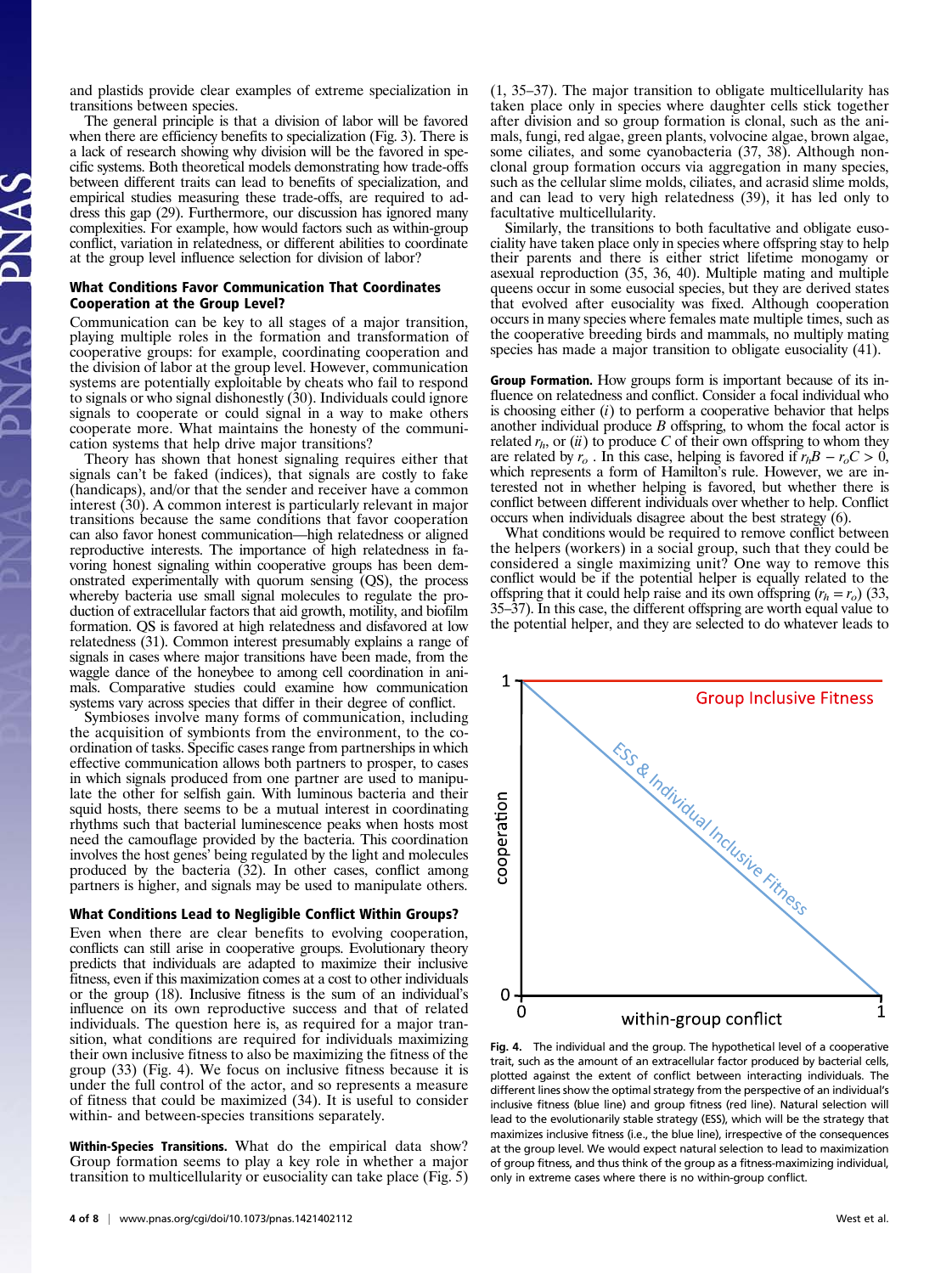EVOLUTION



Fig. 5. The way in which groups form is a major determinant of when major transitions have taken place, because it determines relatedness and the potential for within-group conflict. Within-species transitions have taken place only when offspring stay to help their parents (subsocial), and reproduction is either asexual or sexual with lifetime monogamy. Between-species transitions seem to involve similarly restrictive group formation, such as vertical transmission leading to clonal symbionts whose interests are aligned with their hosts. Different colored circles represent either genetically distinct individuals (within-species) or individuals of different species. Larger circles represent hosts with smaller circles representing their symbionts. The images, from left to right show: obligately multicellular human (image courtesy of Stu West), facultatively multicellular Chlamydomonas algae (image courtesy of Will Ratcliff), obligately eusocial Atta ants (image courtesy of Wikimedia commons/Arpingstone), facultatively eusocial Stenogastrine hover wasp (image courtesy of Wikimedia commons/David Baracchi), mitochondrion (image courtesy of Wikimedia commons/Louisa Howard), Hamiltonella defensa symbiont in black bean aphids (image courtesy of Christoph Vorburger), facultatively multicellular Dictyostelium slime mould (image courtesy of Wikimedia commons/Bruno in Columbus), cooperatively breeding superb fairy wren (image courtesy of Wikimedia commons/JJ Harrison), Legume-Rhizobia mutualism (image courtesy of Dave Whitinger, All Things Plants). Negligible conflict is not sufficient for a major transition—the algae, wasp, and symbiont examples have not made a major transition because there is not mutual dependence (see also Table 1).

the production of the most offspring, which will depend upon  $B$ and C. In a sexual species, this condition is met with strict lifetime monogamy, where potential helpers are aiding their parents, such that they are helping rear full siblings  $(r_h = r_o = 1/2)$ . In an asexual species, these conditions arise in clonal groups  $(r_h = r_o = 1)$ , which also removes conflict between helpers and their parent. Multicellularity and eusociality have evolved only under these conditions.

Our above discussion makes clear that we need to specify whom we are considering potential conflict between, and their behavioral options. We have considered conflict among helpers, and not between helpers and their parents. This assumption is reasonable in large colonies where the workers are effectively in control, but not in smaller colonies or when the reproductives can still wield power over factors such as caste or sex ratio. Consequently, factors such as colony size and caste determination can influence whether a major transition can be made because they will determine the impact of conflict between queens and workers at the colony level.

Conflict can still arise in monogamous species, when the decision a helper faces is not whether to help raise full siblings. In *Melipona* bees, conflict arises as to whether individuals rear their own offspring, or their niblings (nieces and nephews), resulting in a wasteful 5–14% of individuals competing to become queens (42). A general issue here is that the Hamilton's rule approach is relatively heuristic, and explicit theory is required to determine when different individuals within a social group will act as a single maximizing agent (33).

Repression. Another way to eliminate within-group conflict is if there is complete repression of competition within groups, such that individuals cannot increase their reproductive success via any form of cheating (33, 43). As with the relatedness scenario described above, repression of competition unites the interest of the group. Repression of competition has been important in some social hymenoptera, where workers destroy or "police" the eggs laid by other workers (44). For example, in the honeybee,

worker policing is so efficient that workers are effectively selected to not try to reproduce.

Haplodiploidy. Our above discussion of eusociality ignored the complication of haplodiploidy. In diploids, when offspring stay to help their monogamous parents, the helpers are equally related to offspring that they could help raise and their own offspring  $(r<sub>o</sub> = r<sub>h</sub> = 1/2)$ . This same condition holds in haplodiploids if helpers cannot differentiate between male and female offspring. However, if we allow for the possibility that males and females can be distinguished from each other, then we find that workers are more related to  $(i)$  their own sons  $(r = 0.5)$  than their brothers  $(r = 0.25)$ ,  $(ii)$  their sisters  $(r = 0.75)$  than their daughters  $(r = 0.5)$ , (iii) their daughters ( $r = 0.5$ ) than their brothers ( $r = 0.25$ ), and (iv) their nephews ( $r = 0.375$ ) than their brothers ( $r = 0.25$ ). These relatedness asymmetries can lead to conflicts between workers in haplodiploid species where diploidy would not. Consequently, haplodiploidy hinders major transitions, such that haplodiploid species can require an extra step. Monogamy and sufficient ecological benefit of cooperation can take species to obligate eusociality (35, 40) and, in the case of diploids, a major transition. However, then, in haplodiploids, an extra step is required to suppress conflict and complete a major transition: for example, the evolution of multiple mating leading to worker policing (44). This point emphasizes that, in haplodiploids, mating frequency can have different roles at different stages, with monogamy required to make the transition to obligate eusociality, but then multiple mating driving from eusociality to a major transition.

Transitions Between Species. Less attention has been paid to what conditions lead to reduced within-group conflict in betweenspecies transitions. Again, the way in which groups form may be key. There will be no conflict between vertically transmitted clonal symbionts, who could transmit to more individuals only by increasing the reproductive success of their host. Examples that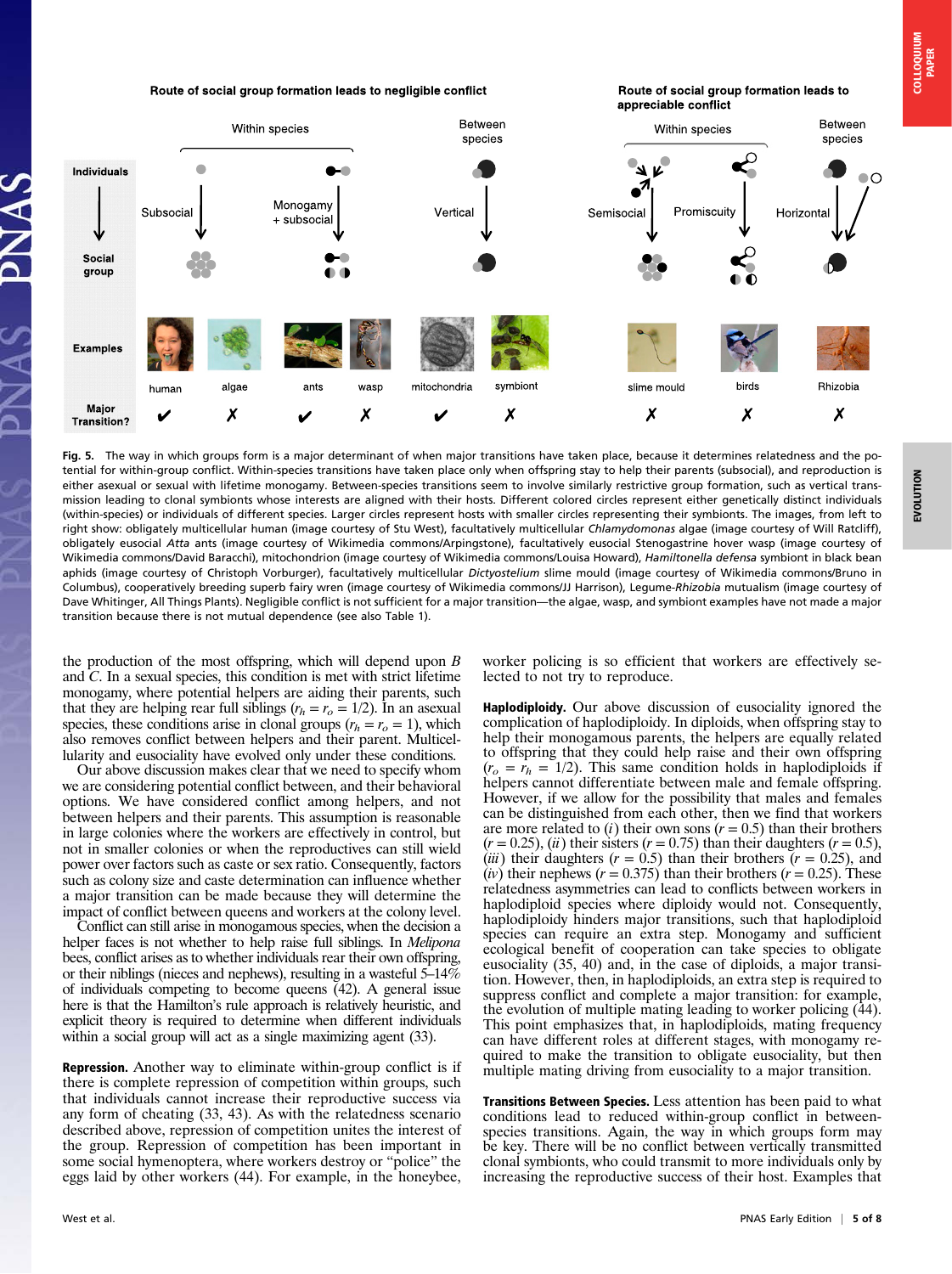seem to lack appreciable conflict include mitochondria, plasmids, the various secondary and tertiary plastid endosymbioses, and possibly the Buchnera bacteria that infect aphids (14, 45). In contrast, both the opportunity for horizontal transmission, and within-host symbiont diversity, could lead to conflicts that select for less cooperative symbionts (22, 46). Consistent with the predicted role of transmission route, the evolutionary transition from a parasitic to a mutualistic lifestyle in a range of bacterial lineages is associated with the loss of horizontal transmission (47).

Repression of competition could play a role in transitions between species. Sanction mechanisms seem to be more common in partnerships when symbionts transmit horizontally, where we predict that there will be more conflict to resolve, such as in partnerships with root symbionts, luminous symbionts, and pollinator mutualisms (24, 25, 48, 49).

Hosts could structure or transmit their symbionts in a way that better aligns their interests and removes conflict. However, mechanisms that repress competition, such as reducing symbiont diversity, will be favored only if they have an immediate fitness benefit, and not because they will select for more cooperative symbionts in the future (46). For example, leaf-cutter ants actively remove foreign mycelial fragments to prevent incompatibility interactions that can reduce fungal-garden productivity; this removal has the byproduct benefit of more closely aligning the interests of the ants and their fungi over evolutionary time (50). A general problem here is that we lack formal theory for the conditions required to eliminate conflict in between-species transitions.

## What Conditions Favor Mutual Dependence?

In many cases, if a cooperative group is broken up, then individuals are still able to reproduce. In contrast, cases can arise in which different members of the group have lost the capacity for independent replication they once had. For example, mitochondria cannot reproduce without the rest of the eukaryotic cell, and higher termite queens cannot reproduce without the help of their workers. In most cases, mutual dependence seems to arise as a result of extreme division of labor. Individuals become so specialized that they lose the ability to perform other tasks. The question here is what conditions favor the loss of any potential to perform certain tasks that are necessary to replication? Why did higher termite queens lose the ability to feed/rear their offspring, and their workers lose the ability to produce offspring? There is an almost complete lack of work addressing why certain traits are lost, both generally and for specific cases (51).

Presumably, there is some efficiency benefit from becoming irreversibly specialized, which will depend upon a range of biological factors, such as how groups are formed (relatedness), mortality rates, and how those that reproduce (breeders) are replaced. Symbionts offer excellent opportunities for comparative studies on the evolutionary and ecological correlates of mutual dependence. For example, why does the interaction between photosynthetic symbionts and their hosts vary from the obligate symbiosis typified by plastids in plants to ciliates that can "culture" the chloroplasts found in their algal food (45, 52, 53)? Are partnerships in which symbionts access and deliver new forms of energy for their hosts more likely to lead to major transitions than cases where the symbionts provide a resource that the host can also obtain directly? Repression of competition can also favor mutual dependence, as demonstrated by the influence of worker policing on whether hymenopteran workers develop ovaries (44).

Genetic drift can play a role in the evolution of mutual dependence. When symbionts have small asexual populations, drift can be a significant factor, leading to the inactivation and eventual deletion of mildly beneficial genes (54). As symbionts lose functionality in traits or structures, such as transporters and cell walls, the host may evolve to take over these roles, coadapting in a way that leads to mutual dependence. Similarly, hosts can lose traits that the symbionts perform. Oligochaete worms have lost the ability to excrete their own waste, relying instead on metabolic pathways introduced by endosymbionts to provide and process nutrients (55), whereas coral hosts (e.g., *Acropora* sp.) have lost their cysteine synthesis pathway in favor of symbiont-derived sources (56). When multiple symbiont lineages are within a host, different lineages may lose different traits, such that multiple symbionts and the host can become interdependent (28).

# Conflict and Maximizing Agents

A major transition requires that there is a relative lack of withingroup conflict such that a larger unit can be thought of as a fitness-maximizing agent (individual or organism) in its own right. We are interested in when a group can be considered a fitness-maximizing agent for at least three reasons (6, 34). First, the maximizing agent analogy informs us when group-level adaptation will occur (33). Almost all interesting traits and behaviors are the construction of multiple entities (genes, cells, etc.), pulling in the same direction cooperatively with minimal conflict. If there is negligible conflict, and we can think of a group as a single maximizing agent, then we can expect adaptation at the group level to maximize the fitness of the group and, thus, substantial increases in organismal complexity. For example, clonal multicellular groups have led to animals and plants whereas nonclonal multicellular groups have led only to things like slime molds.

Second, this analogy facilitates progress at the interface of theory and data in evolutionary biology (34). It allows us to think about a single, individual-level agent, rather than trillions of cellor gene-level agents (57). By black-boxing these lower layers, we can focus on other aspects of biology, such as ecology and behavior, making it easier to develop models and test the robustness of those models to changes in the underlying biological parameters. Nonetheless, the maximizing agent analogy is a heuristic approach that should be used only when the advantages outweigh the disadvantages, which is best judged empirically (58). Third, a focus on maximizing agents makes it easier to identify potential conflicts and determine how they are resolved, both between and within individuals: for example, how conflict can arise over who produces male offspring in haplodiploid social insects, and how conflict is suppressed by worker policing (44).

More generally, we emphasize that the fundamental question being asked with major transitions is one of individuality, and not other issues such as sterility, altruism, complexity, ecological impact, or whether gene transfer has occurred (33). Although traits such as sterility raise important evolutionary questions and can be correlated with whether a major transition has occurred, they are neither necessary nor sufficient for a major transition. Indeed, other examples of complete altruism can be found, which are clearly not major transitions, including bacteria bursting suicidally to release factors that reduce competition (59).

## Pragmatism

Identifying whether a major transition has been made is an empirical problem, where pragmatism can be important. From a theoretical perspective, we can identify the ideal qualities that would unequivocally define individuality and identify when a major transition has been made. For example, we can examine what conditions would lead to no conflict, such as clonality or complete repression of competition (33). In the real world, conflict between genes or cells can still exist. For example, in animals and plants, there is still some opportunity for conflict among genes, and somatic mutation can lead to conflicts among cells (6, 60, 61). Our aim is to consider when there is so little conflict that the consequences for the group can be effectively ignored.

Whether there is negligible conflict and the group acts as a fitness-maximizing agent can be trait-dependent, even within an organism. For example, although we expect plant traits controlled by nuclear genes to maximize plant fitness, we know that cytoplasmic genes can select for male sterility, to their own selfish benefit. Similarly, in ants such as Formica exsecta, we can assume that the different ants are behaving as a single maximizing unit for traits such as foraging, refuse disposal, etc., whereas there is also clear conflict between the queen and the workers over sex allocation (62). What is key is not to argue whether a certain species has made a major transition, but to use the approach in a way that helps us understand the processes that lead to major transitions: for examining what conditions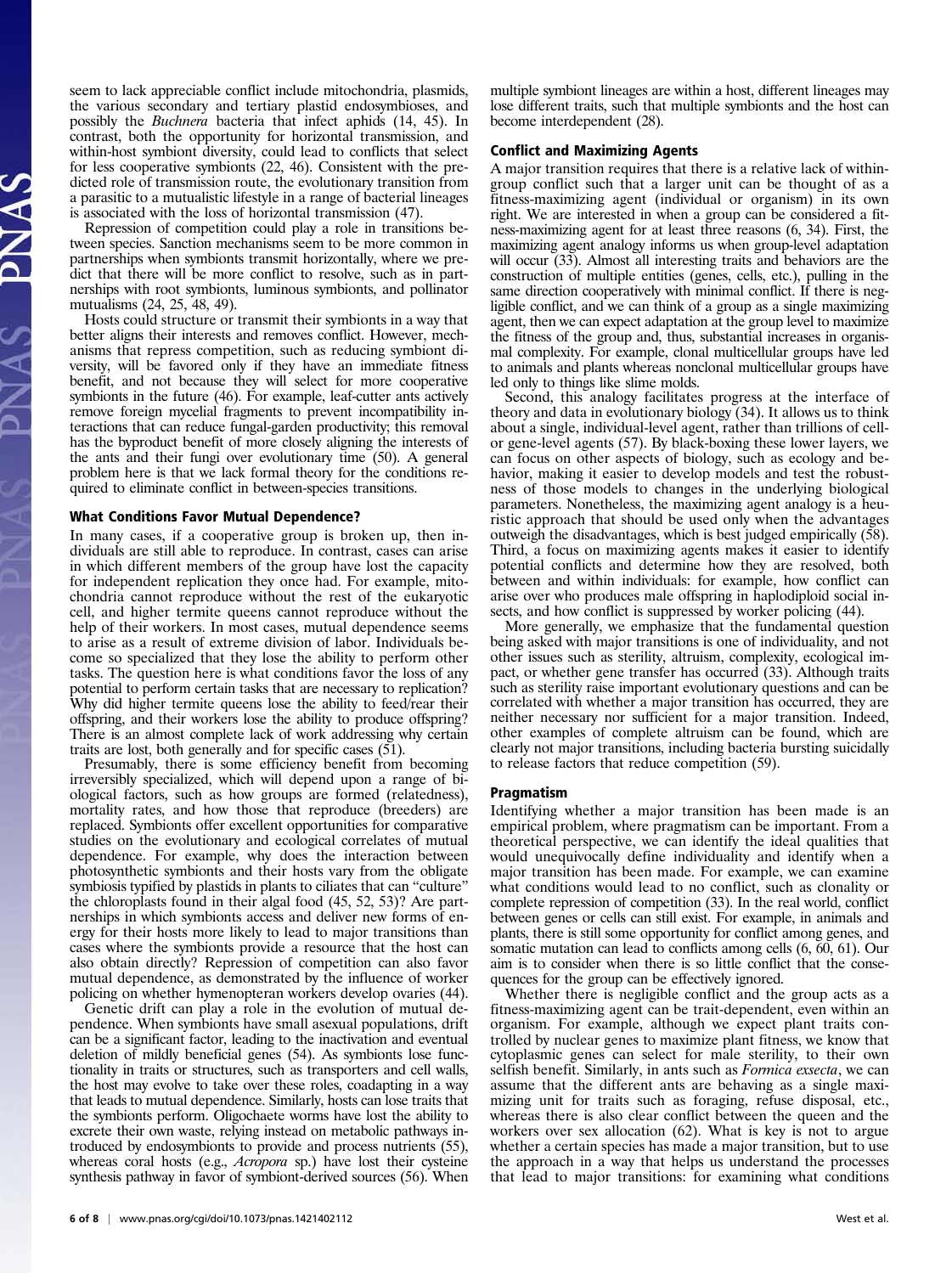EVOLUTION

lead to greater mutual dependence or lower conflict. Evolution is a process of continuous change, and so we should expect blurry edges with a mosaic of features (1).

Pragmatism is also required when considering whether the members of a group are mutually dependent. We are not saying that mutual dependence can never be reversed by evolution mitochondria have been lost in some parasites of humans, and plastids have been lost multiple times (45, 63). Instead, our aim is to consider whether the breaking up of a group would prevent replication. Related to this point, all organisms are dependent upon other organisms to be able to reproduce, and we are considering mutual dependence relative to a defined social group. For example, we can ask whether the cells that make up a male lion are mutually dependent upon each other, even though that male is also dependent upon a female lion to mate with, zebras to eat, grass to feed those zebras and so on.

# The World Made Simpler

Maynard Smith and Szathmáry offered a mixture of explanations for the different transitions, suggesting that a diversity of factors were at play (2). We suggest that both theoretical and empirical advances have provided a more unified explanation for the different major transitions. Major transitions require extreme conditions, with certain factors being either consistently important, or consistently unimportant.

First, at a very general level, the same two factors play a key role in answering all six questions that we posed:  $(i)$  an ecological benefit to cooperation and  $(ii)$  a mechanism to unite the interests of different individuals. Consequently, the same ecological and evolutionary conditions can provide the answers to all six questions. For example, the combination of clonality and the right ecological benefit can remove within-group conflict (question  $v$ ) and favor cooperation (questions  $i$  and  $ii$ ), division of labor (question  $iii$ ), honest communication (question  $iv$ ), and mutual dependence (question  $vi$ ).

Second, at a more specific level, both theory and data suggest that how social groups form has played an analogous and fundamental role, across the different major transitions (Fig. 5). The within-species transitions to multicellularity and eusociality have occurred only when  $(i)$  the social group passes through a single propagule phase (cell or singly mated female) or  $(ii)$  the social group forms by offspring staying to help their parent (subsociality) (35–37, 40). We suggest that transitions between species may involve similarly restrictive conditions, such as vertical transmission of clonal symbionts.

Third, the restrictive conditions required for a major transition make it easier to understand where and why major transitions have not taken place: for example, why there have been no major transitions in promiscuous cooperative breeders or multicellular groups formed by aggregation. A major transition is not driven simply by satisfying Hamilton's rule (questions  $i$  and  $ii$ ); it is about conflict being sufficiently eliminated that the group acts as a single maximizing agent (question  $v$ ). Consequently, a lower relatedness (r) cannot be made up for just with a greater ecological benefit to cooperation  $(B/C)$ . We would not expect major transitions with certain life histories, such as promiscuity or nonclonal aggregation (33, 35).

Fourth, there are striking similarities in the ecological benefits to cooperation that have driven different transitions. The eusocial insects can be divided depending upon whether the evolution of eusociality was driven by either the advantage in forming defensive groups (e.g., termites, aphids) or the efficiency benefit gained from cooperating to rear young (e.g., hymenoptera) (17). The ecological benefits to multicellularity seem to divide along analogous lines due to the benefits of forming defensive groups (e.g., algae) or to make certain traits more efficient (e.g., yeast, slime molds) (13, 64). Can we make similar generalizations about the transitions between species?

Fifth, within-group kin discrimination seems to have played a limited role in helping within species' major transitions. The transitions to obligate multicellularity and obligate eusociality have taken place only in clonal or monogamous populations  $(r_o = r_h)$ , where there is no or limited potential for kin discrimination.

Consequently, although kin discrimination can be important in facultatively multicellular species or cooperative breeders, this discrimination is only favored when there is appreciable variation in within-group relatedness (65), which also prevents major transitions. Furthermore, some cases of kin discrimination, such as haplodiploid females favoring sons over brothers, increases rather than decreases conflict, and so disfavor rather than favor major transitions. An important exception is the involvement of kin discrimination in the worker policing of the haplodiploid social insects (44).

Sixth, repression of competition seems to have played a limited role in helping within-species major transitions. The transitions to obligate multicellularity and obligate eusociality have taken place only in clonal or monogamous populations  $(r_o = r_h)$ , where there is no or limited competition to be suppressed. Furthermore, theory suggests that it is hard to evolve the complete repression of competition that would be required for a major transition because the marginal benefits of repressing competition will often plateau, such that an intermediate level of repression will be favored (66). As with kin discrimination, an important exception is policing in the haplodiploid social insects (44).

Considering transitions between species, the relative role of repression of competition is less clear but may also be relatively unimportant. In many cases, vertical inheritance of clonal symbionts may mean that there is no competition to repress. With horizontal transmission of symbionts, sanction mechanisms that reward cooperators and/or punish noncooperators can be favored (23, 24), but these sanctions may not be able to suppress competition enough for a major transition to occur.

#### Future Directions

We conclude by emphasizing that many of the ideas in this paper are tentative. Major theoretical issues remain unanswered, and empirical work has only begun to tackle the issues surrounding the major questions. Insights can be obtained from studies of species that haven't made major transitions, as well as those that have, or by comparing across species that have transitioned to a different extent.

First, although we have a relatively good understanding of cooperation (questions  $i$  and  $ii$ ), we have a much poorer understanding of group transformation (questions  $iii-vi$ ). In cases where we have a good understanding, other questions arise: for example, how groups form is important, but how can we explain variation in the way in which groups form?

Second, we have a much better understanding of the withinspecies transitions than the between-species transitions. The within-species transitions have been easier to study because they have happened both more often and usually more recently than transitions such as the evolution of the eukaryote cell or the genome. Advances in genomic methodologies are allowing division of labor and mutual dependence to be much better studied in endosymbionts and organelles (15, 28, 45, 67).

Third, the applicability of the fitness-maximizing agent analogy to certain scenarios remains to be explored. For example, what are the consequences of horizontal gene transfer in bacteria, or cultural evolution (social learning) in humans? There is a lack of formal theory examining the conditions required to remove conflict and thus lead to a group acting as a single maximizing unit, especially for between-species transitions (33).

Fourth, we have focused on determining the ultimate selective forces that have favored major transitions. Mechanistic details can matter if they predispose certain species to making transitions: for example, if bacteria are able to acquire resources required by a potential host, gain entry to and proliferate in the tissues and cells of eukaryotes, and exchange symbiotic loci horizontally. Can generalizations be made about the role of predispositions within or between transitions?

Finally, we have focused on the route to making a major transition. Once a major transition has been made, evolution can lead to scenarios that reintroduce conflict into the group. For example, multicellular groups can become so large that mutation becomes an appreciable problem, and eusocial insects can evolve